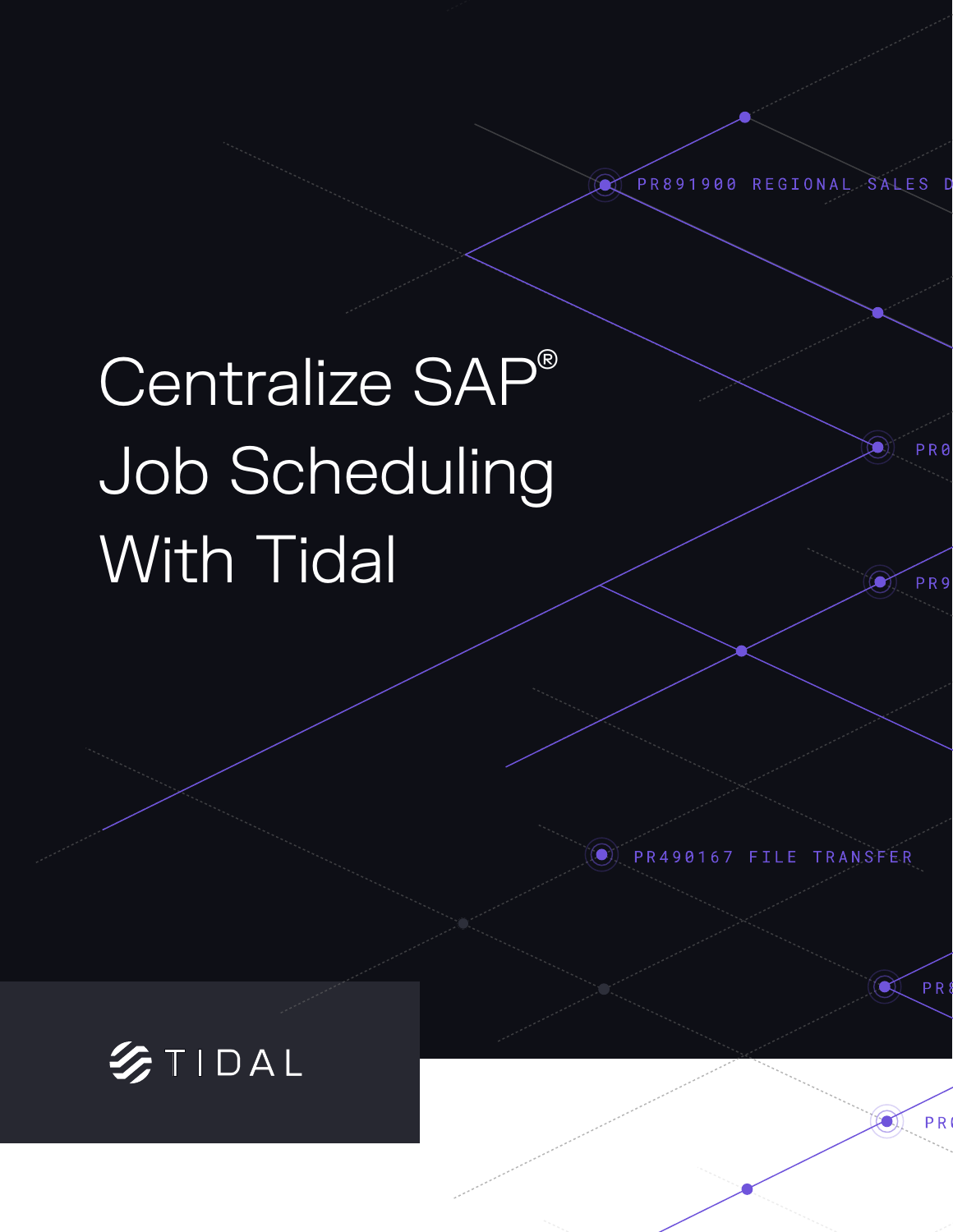

PR891900 REGIONAL SALES

## Optimize Job Scheduling & Automation in Your SAP Environment

For companies that run their business with SAP, Tidal offers the best solution to orchestrate SAP job scheduling and other application-related processes across the enterprise. With more pre-built adapters for SAP solutions than competitive alternatives, Tidal is the workload automation provider of choice for companies that rely on SAP.

Through our integrations, the Tidal platform takes control of SAP internal schedulers to centralize management of complex workloads across SAP – and more broadly, across other enterprise applications, systems and infrastructure. Tidal knows what is scheduled to run and, in real time, users can put in new tasks, edit or delete existing tasks and control jobs that are running. Businesses using SAP save time and costs associated with managing independent schedulers and optimize their mission-critical business processes with centralized control provided by Tidal's workload automation solution.

PR<sub>9</sub>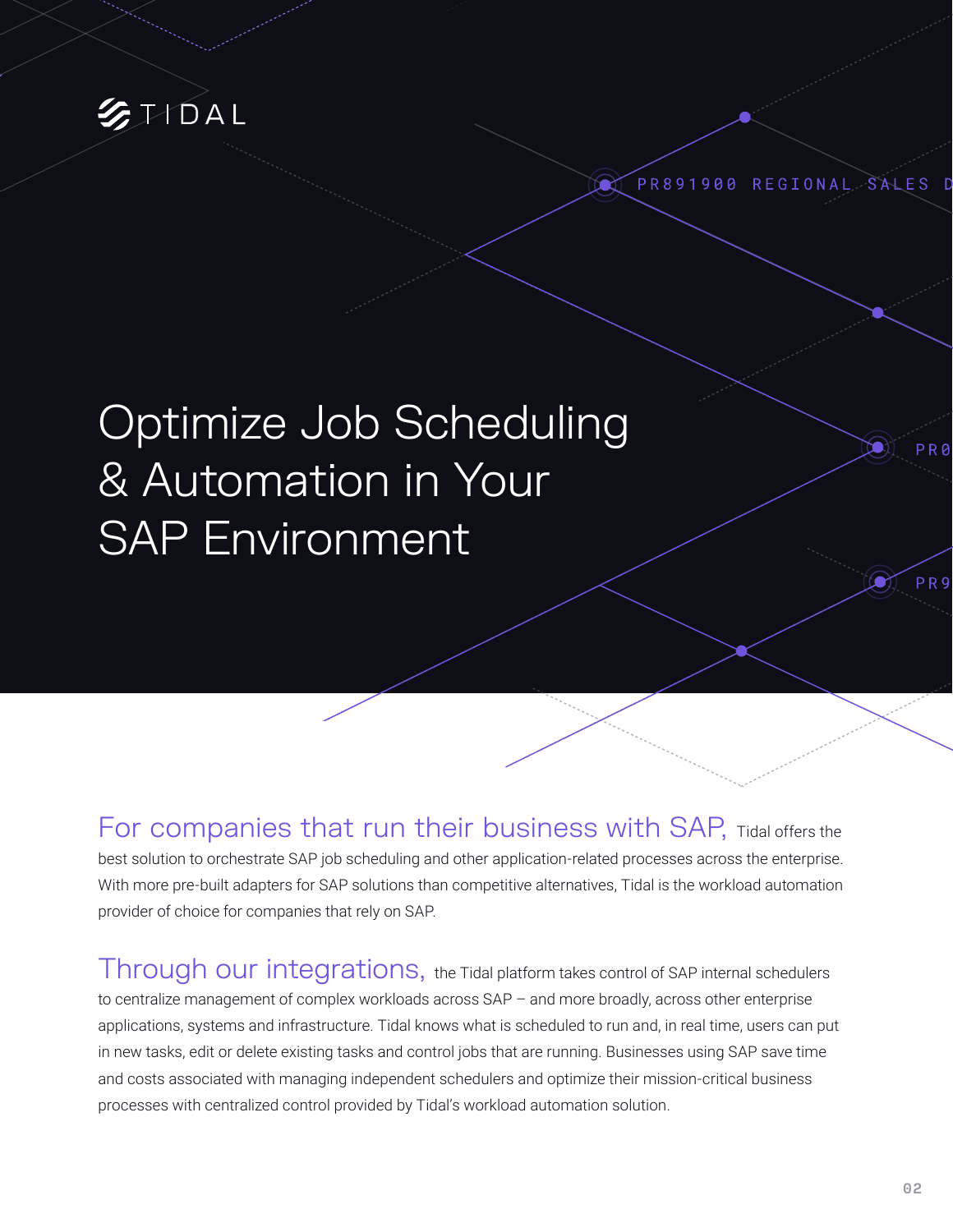## Centralize Your SAP Scheduling

When you integrate Tidal with your SAP solutions, you can expect real results and tangible benefits.



## Increase Visibility and Control

The Tidal platform offers a single integrated view across all enterprise workload activities and their relationships with centralized, comprehensive scheduling of both SAP and non-SAP systems.



#### Meet Service Level Agreements

Our platform manages process dependencies and resolves issues to ensure you meet, or exceed, service level agreements for your organization's SAP business processes.



### Accelerate Time-to-value for SAP Solutions

As you adopt new SAP applications and tools, it's easy to automate them with our pre-built adapters integrated with the Tidal platform, without the need for custom scripting or development.



### Satisfy Compliance Requirements

Comprehensive audit logs maintain a record of what changes are made to your SAP processes so you can show you have controls in place to comply with various regulations and requirements, such as ISO 27001.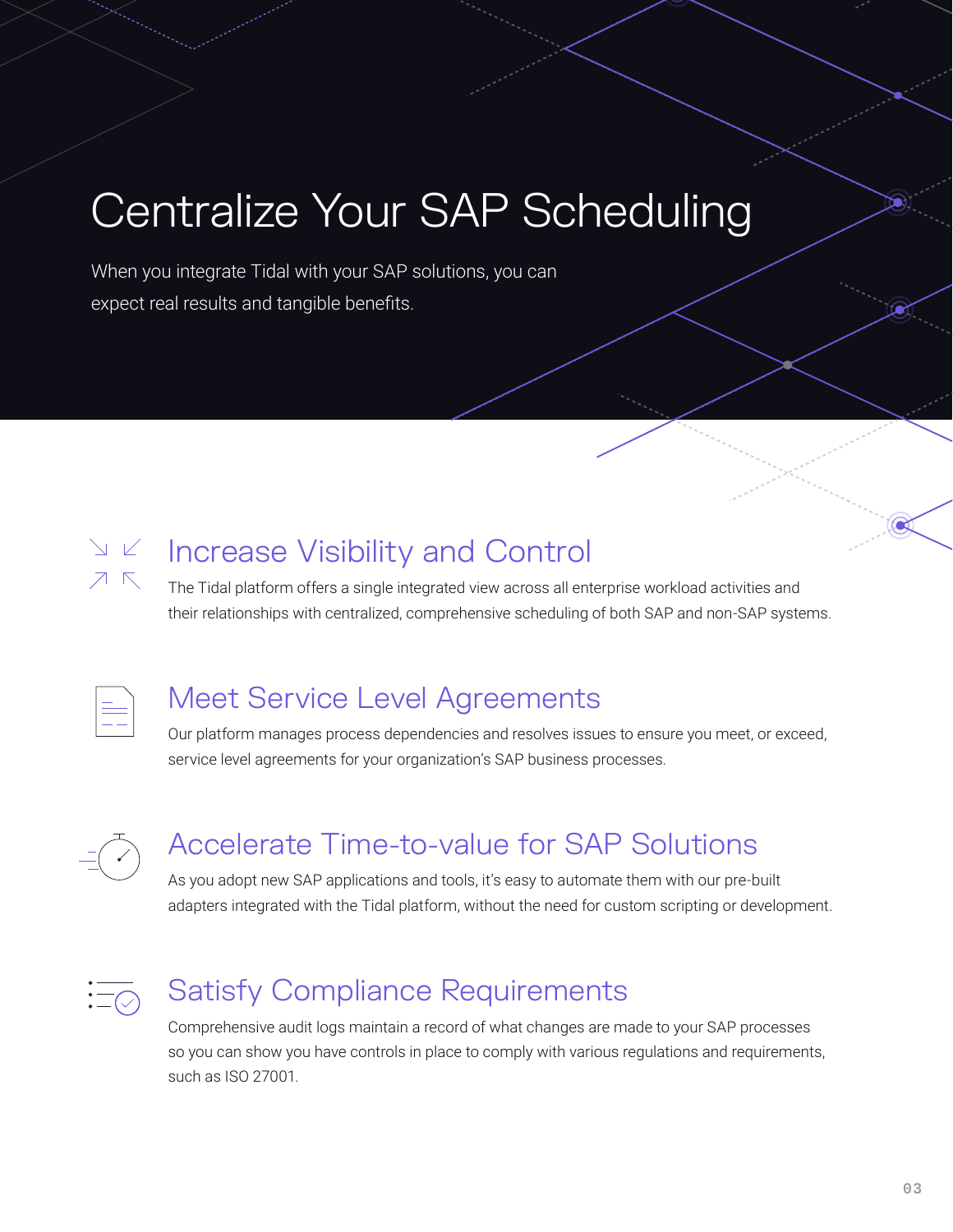## Why Tidal for SAP

 $\circledcirc$ 

 $\odot$ 

 $\odot)$ 

 $\odot$ 

There are plenty of reasons Tidal is the provider of choice for businesses that rely on SAP. Here are just a few.

> Our integration with SAP solutions is accomplished through adapters, not agents. With our agentless technology, customers don't need to install a Tidal component on their SAP server in order for Tidal to manage the workload automation and scheduling.

We offer a comprehensive set of adapters for different versions of SAP, their legacy and new technology stacks, and a variety of SAP solutions beyond ERP.

Development of new adapters for SAP is reflected in our roadmap and demonstrates our commitment to keeping pace with customer requirements for the ever-evolving SAP solutions landscape. Our adapters go through a rigorous process to be certified by the SAP Integration and Certification Center (SAP ICC), providing confidence and assurance for customers that they have been thoroughly evaluated for use with SAP.

We have proven success in replacing Redwood and other scheduling solutions that are inadequate or no longer cost-effective.

Our client roster includes some of the largest organizations in the world running SAP. These clients count on Tidal to orchestrate their SAP job scheduling and optimize their mission-critical business processes.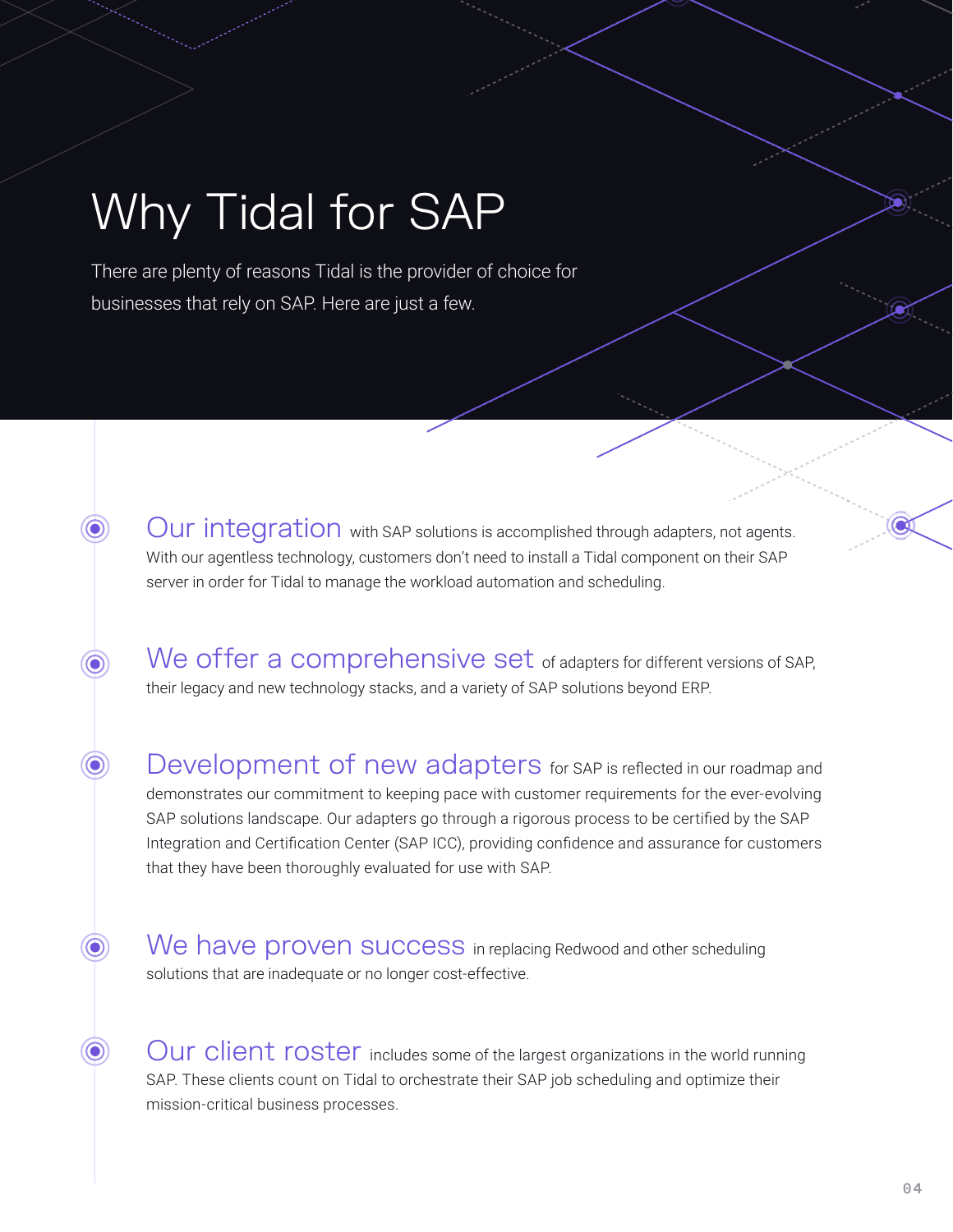## Tidal Has You Covered

We have nearly three decades of experience integrating Tidal with SAP solutions. The SAP landscape has evolved a great deal in that time, yet SAP customers are not necessarily moving at the same pace. That's why we support R/3 and S/4HANA versions of SAP, ABAP and Java technology stacks, and a variety of SAP solutions beyond ERP. Tidal can orchestrate SAP workflows whether they are running on-prem or in the cloud.

### Tidal Offers Integrations Across the SAP Ecosystem



 $\odot$  Tidal Adapter Available Tidal Adapter Coming Soon

#### LEVERAGE TIDAL AUTOMATION ADAPTERS FOR:

- SAP R/3 ERP (ABAP)
- SAP R/3 Business Warehouse (ABAP)
- SAP S/4HANA ERP (ABAP)
- SAP S/4HANA ERP (Java)
- SAP S/4HANA Business Warehouse (Java)
- SAP S/4HANA Business Warehouse (ABAP)
- SAP BusinessObjects Business Intelligence
- SAP BusinessObjects Data Services
- SAP Financial Closing Cockpit
- SAP Integrated Business Planning
- SAP Process Integration
- SAP Process Orchestration
- SAP Solution Manager

#### NEW ADAPTER COMING SOON FOR:

• SAP HANA Database

#### SAP CERTIFICATIONS

The Tidal Automation Adapter for SAP R/3® & SAP S/4HANA® has been certified for integration with:

- SAP NetWeaver 7.52 via the SAP integration scenario BC-XBP 7.20
- SAP S/4HANA 7.5 via the SAP integration scenario
- S/4HANA BC-XBP 1.0
- SAP Business Warehouse 7.50 via the SAP integration scenario BW-SCH 3.0

**SAP**<sup>®</sup> Certified Integration with SAP NetWeaver®

**SAP**<sup>®</sup> Certified Integration with SAP S/4HANA®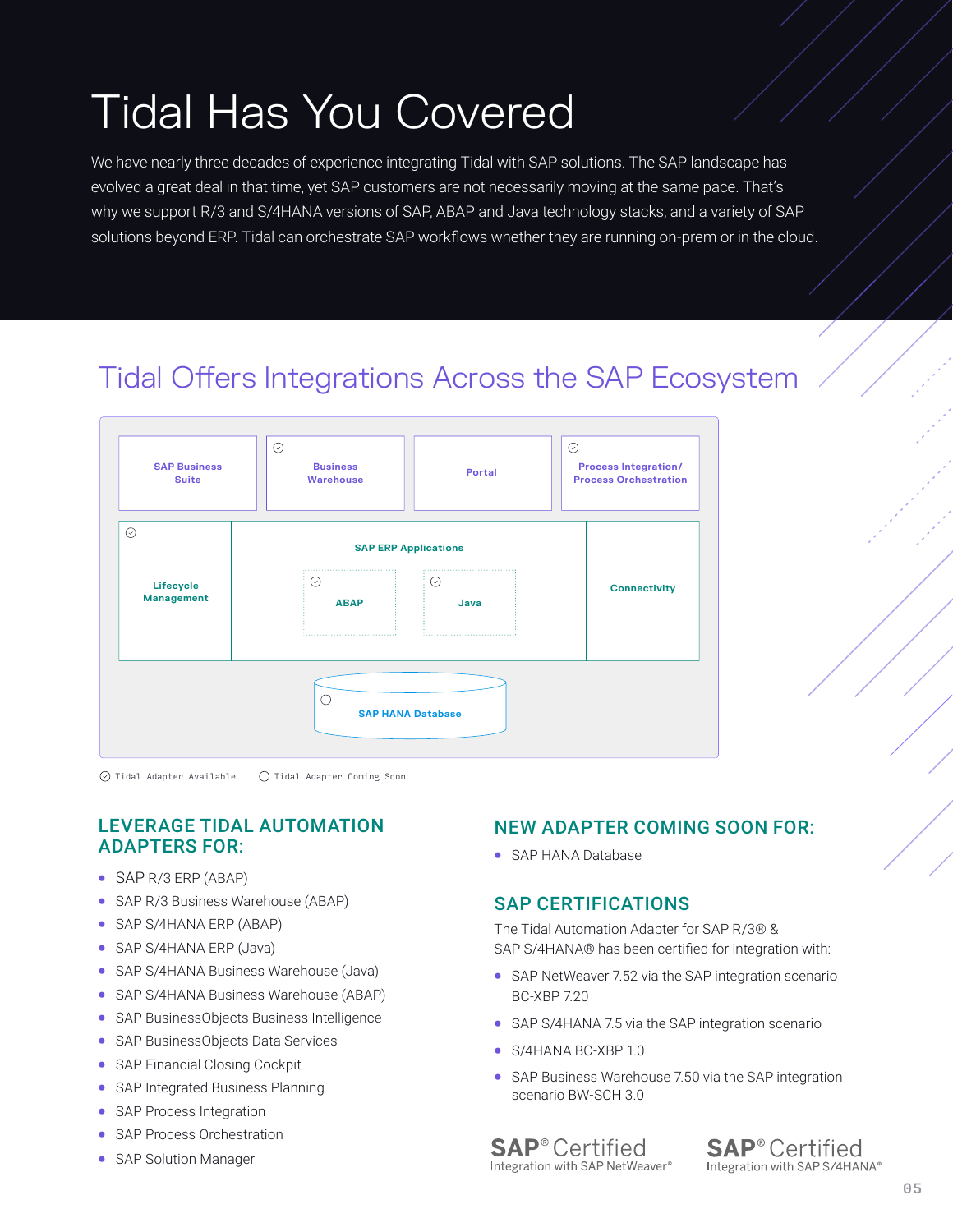## What Our Customers Say About Tidal

Some of the largest companies in the world that rely on SAP to run their business are using Tidal's workload automation solution to orchestrate their SAP job scheduling.

"We use Tidal to run jobs across multiple application platforms. We have a lot of different connectors, then we bring all these jobs into Tidal so we can set up dependencies between jobs, e.g., an SAP job and an OS/400 job, allowing a cross-platform job flow."

LEEANN MCLENNAN | Application Engineer at Columbia Sportswear

"We use Tidal to run Hadoop, SAP HANA and SAP BusinessObjects but **SAP is the main thing**. The goal is to use Tidal for **managing** and monitoring cross-platform, cross-application workloads. The ability to manage those loads is what they do well." SR. PLATFORM ENGINEER at a Major Software Company

"We wouldn't be able to do many of the **complex scheduling** that we do today without Tidal. For us, it is a **mission-critical app**. It is an **essential tool** for us to manage and run SAP jobs." TEAM LEAD at a Large Manufacturing Company

> "We have integrations running on multiple platforms. This is a **valuable feature** Tidal provides compared to other schedulers. What's beneficial for us is that it calls jobs, programs on SAP, and processes on Informatica, Windows Box and SOL Server." MOSES GUJJARLAPUDI | Tidal Administrator at Devon Energy